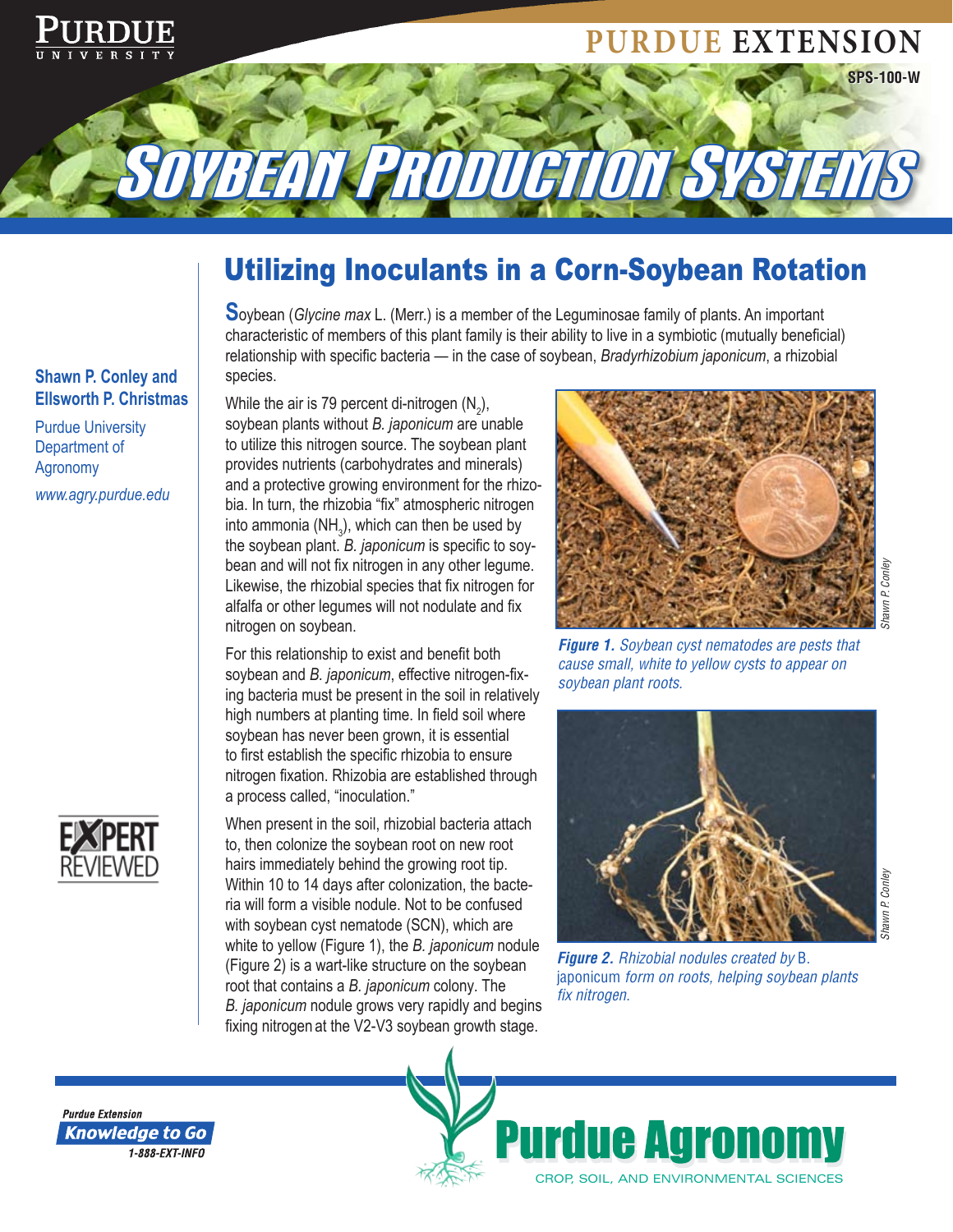**2**

# **Purdue Extension**

Functional nodules have a pink or red interior (Figure 3). This red pigmentation (leghaemoglobin), however, does not indicate fixation efficiency. After about four weeks, nodules will reach their full size and will continue to fix nitrogen until they are 6 to 7 weeks old, at which time they begin to senesce (become dark/black in color). The soybean plant reaches peak nitrogen fixation during the beginning seed/pod fill crop growth stage (R5/R6 soybean).

A number of biotic and abiotic factors influence nodule growth and nitrogen fixation, including soil moisture, soil temperature, soil pH, diseases, and in some instances, micronutrient availability. Soil fertility/nitrogen availability, pesticide use, and inoculant quality also affect the efficiency of nitrogen fixation.

## **When Should Inoculants Be Used?**

Traditional thinking suggests that inoculation is usually unnecessary if a well-nodulated soybean crop has been grown in the field within the past three to five years. For example, inoculate the first soybean crop in fields removed from the Conservation Reserve Program (CRP) and placed back into production, since soybean has not been grown in the field in more than ten years.



*Shawn P. Conley*

Shawn P. Conley

*Figure 3. Functioning rhizobial nodules have a pink or red interior caused by leghaemoglobin. The color isn't an indicator of fixation efficiency.*

Several studies conducted over the past decade in Indiana and other Eastern Corn Belt states have evaluated the need to inoculate soybeans grown in fields with a corn-soybean rotation. These experiments have had variable results among states, suggesting that regional differences may exist.

In Indiana, inoculation experiments have generally been conducted in traditional corn-soybean rotation systems. However, Purdue Extension conducted research in two experimental sites where soybean had not been grown for at least 15 years. At one of these sites, inoculated soybean had a yield of 75 bushels per acre while the uninoculated soybean yielded 63 bushels per acre. The other experiment site showed no yield response to inoculation. The unresponsive field was located downslope from a field where soybean was grown regularly in rotation with corn, so it is likely that water and/or wind moved soil containing enough bacteria to provide adequate nodulation.

The Purdue University Plant and Pest Diagnostic Laboratory routinely receives soybean plant samples that exhibit severe nitrogen deficiency symptoms (very light green color) and a total absence of nodules. In virtually all cases, the fields from which the plants were taken had no history of soybean production.

## **How Have Inoculants and Soybean Production Changed?**

Historically, the carrier for inoculant has been nonsterile peat powder applied to the seed at planting. Recently, a number of improvements have been made in inoculant manufacturing, including the use of sterile carriers, the addition of stickers, the introduction of liquid carriers, the use of concentrated frozen products, the introduction of new organism strains, the use of preinoculants, and (more recently) the introduction of inoculants with extended biofertilizer and biopesticidal properties.

All of these improvements have resulted in more concentrated products that have a longer shelf life. Most modern products provide anywhere from 500,000 to over 1 million rhizobia cells per seed when used according to manufacturer recommendations. Despite the large numbers of bacterial cells per seed, each nodule may be the product of a different serological group of rhizobia. It is very difficult to replace the indigenous rhizobia population with an introduced strain, even if it is superior in terms of nitrogen fixation efficiency.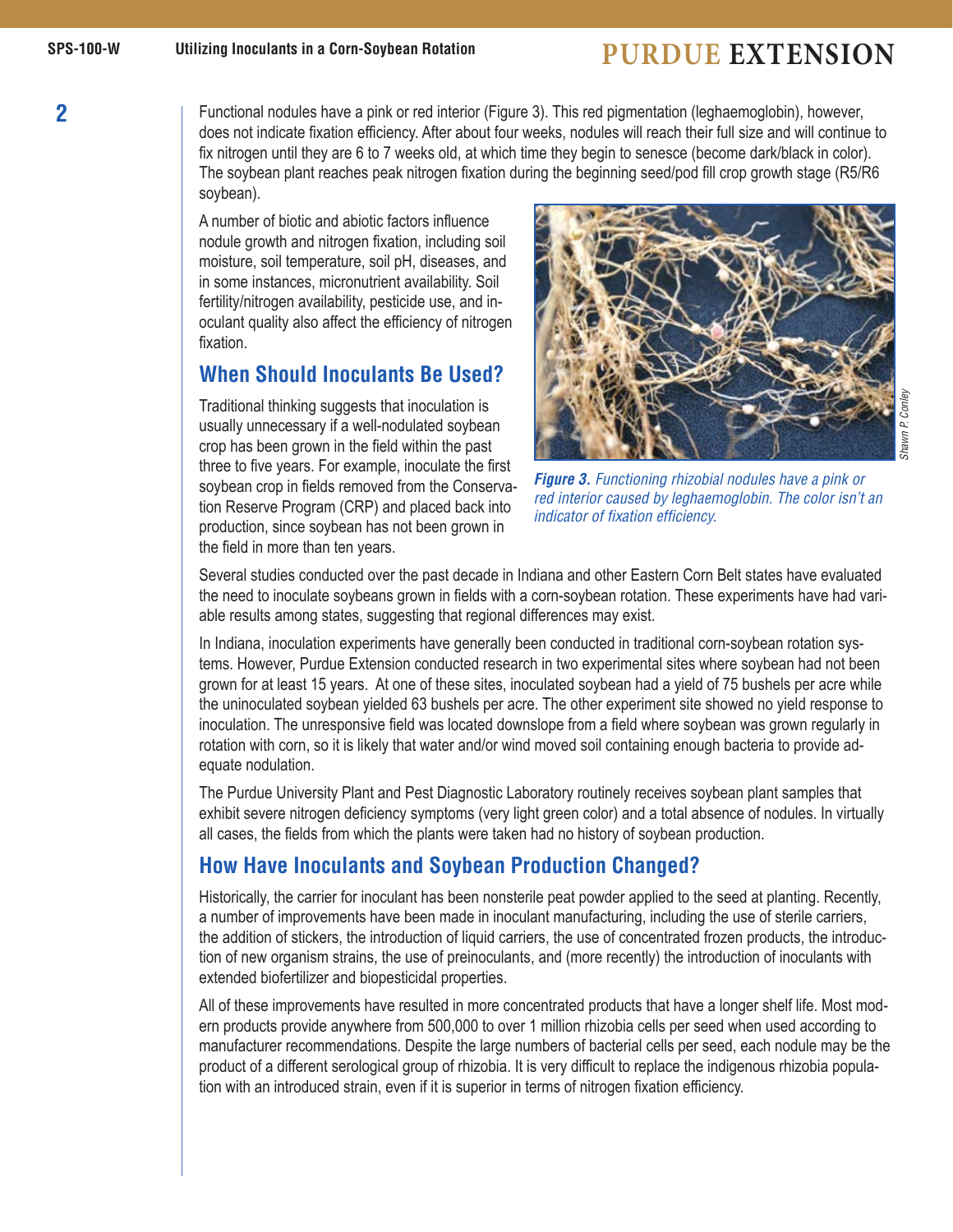**3**

Soybean production practices on Indiana farms also have undergone many changes, including:

- 1. The increased use of no-till
- 2. The greater use of narrow rows
- 3. Earlier planting
- 4. Higher seeding rates with narrow rows
- 5. Improved planting equipment
- 6. Increased grain yields
- 7. Larger farms

These changes in Indiana soybean production, coupled with soybean inoculant improvements, suggest that inoculant use should be re-evaluated.

## **New Inoculant Research in Corn-Soybean Rotations**

Evidence gathered from recent inoculant studies in Indiana indicates that yields can be improved by using inoculants when growing soybeans in a soybean-corn rotation. Table 1 presents a summary of the soybean yield response to inoculation since 1993. The annual summaries may include multiple sites and multiple products. More than two-thirds of these sites were no-till fields.

#### *Table 1. Soybean yield response to inoculants in Indiana when planted in fields with a native population of Bradyrhizobium japonicum.*

| Year    | <b>Number of Commercially Available</b><br><b>Inoculants Compared</b> | <b>Average Yield Response</b><br><b>Above Control</b> | <b>Control Group Yield</b> |
|---------|-----------------------------------------------------------------------|-------------------------------------------------------|----------------------------|
| 1993    |                                                                       | 1.9 bu/acre                                           |                            |
| 1994    |                                                                       | 2.4 bu/acre                                           |                            |
| 1996    |                                                                       | $0.0$ bu/acre                                         |                            |
| 1997    | 3 products, 3 locations                                               | 1.4 bu/acre                                           | 44.7 bu/acre               |
| 1998    | 2 products, 1 location                                                | $0.3$ bu/acre                                         | 66.6 bu/acre               |
| 1999    | 2 products, 1 location                                                | 2.0 bu/acre                                           | 41.6 bu/acre               |
| 2000    | 3 products, 1 location                                                | $0.5$ bu/acre                                         | 62.1 bu/acre               |
| 2001    | 2 products, 3 locations                                               | 1.5 bu/acre                                           | 60.3 bu/acre               |
| 2002    | 5 products, 2 locations                                               | $0.0$ bu/acre                                         | 65.7 bu/acre               |
| 2003    | 3 products, 1 location                                                | $0.7$ bu/acre                                         | 37.5 bu/acre               |
| 2004    | 4 products, 2 locations                                               | $0.3$ bu/acre                                         | 50.0 bu/acre               |
| Average | 3 products, 2 locations                                               | 1.0 bu/acre                                           | 53.6 bu/acre               |

The data in Table 1 include liquid products, concentrated frozen prep, sterile peat-based products, and a new strain of *B. japonicum* as both a liquid and sterile peat product. No single trial included all these products. All indications are that the new products all perform equally well when evaluated over time and locations. The average yield response, when compared to an uninoculated control, was equal to 1 bushel per acre for the 10-year period. When used as seed-applied products, inoculant costs ranged from \$1.50 to \$2.75 per acre.

## **How Should I Use Inoculants?**

Most soybean inoculants are seed applied. Inoculants also can be soil applied, but it is important to maintain the recommended concentration per 1,000 linear feet of row to be effective. If row spacing is less than 30 inches, the cost increases accordingly and may not be cost effective.

## **Powdered Peat Inoculants**

The most common carrying medium for inoculants is powdered peat. Newer products use sterile peat media that contain a much higher number of *B. japonicum* cells per ounce than older, nonsterile products. Many newer products also contain stickers, substances that permit the inoculant to adhere more readily to the seed. And some include safeners to protect rhizobia cells against toxic pesticides.